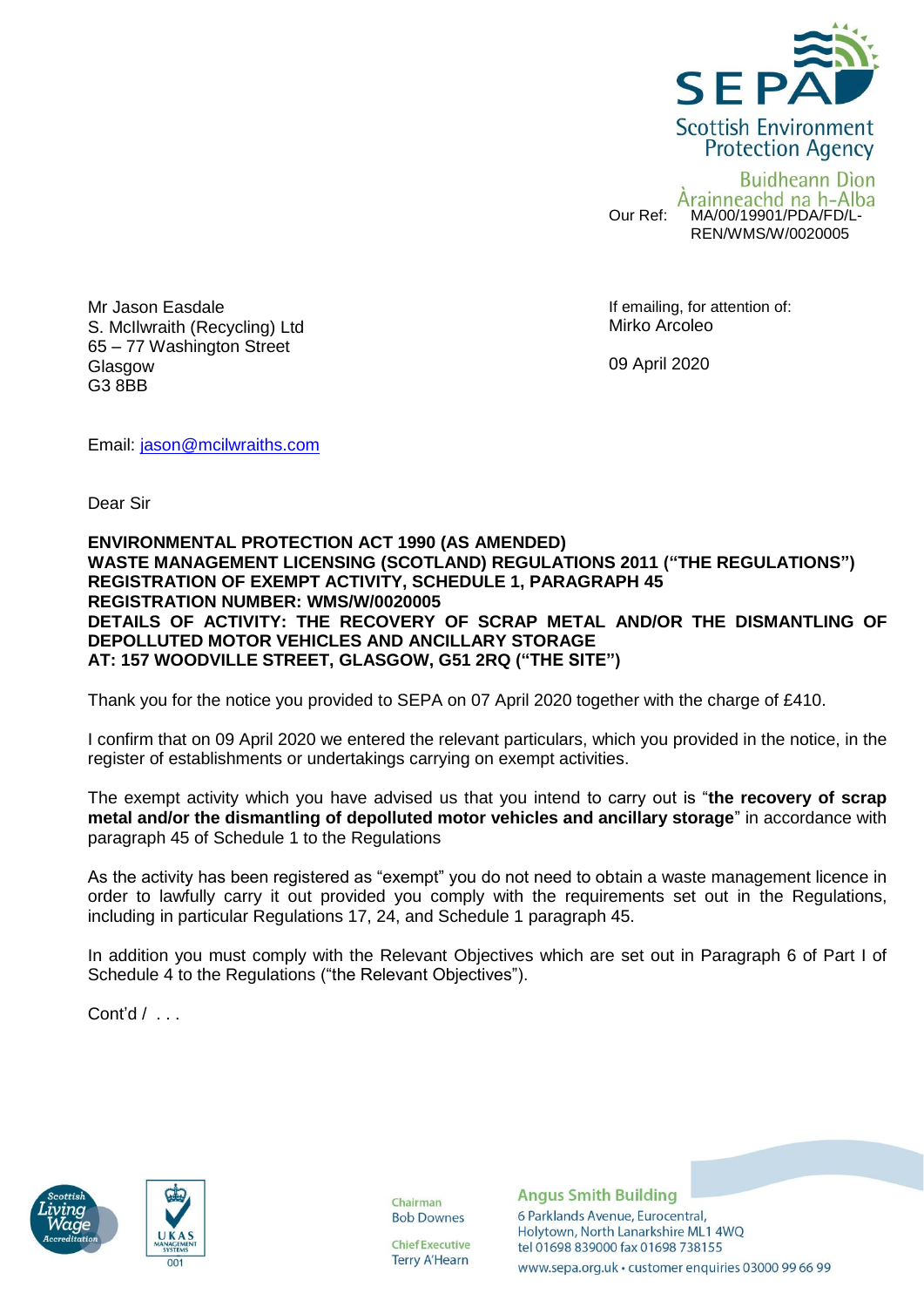Page 2

Mr Jason Easdale 9 April 2020 S. McIlwraith (Recycling) Ltd

One of the requirements of the Relevant Objectives is that waste is managed without endangering human health or using processes or methods which could harm the environment. If you fail to comply with this then you may be committing an offence under section 33(1)(c) of the Environmental Protection Act 1990 by treating keeping or managing controlled waste in a manner likely to cause pollution of the environment or harm to human health.

## **The renewal date for registration of your exempt activity is 29 March 2021**.

We will send you a renewal notice requiring the payment of the annual charge when it is due. If you wish to renew the registration you must send the charge to us along with:

- a completed renewal form;
- an up to date plan of the site containing details of:
	- (i) the boundaries of the site;
	- (ii) the location within the site where the exempt activity is or will be carried on;
	- (iii) the location and specification of any impermeable pavements or draining systems described in Schedule 1 paragraphs  $45(1)(c)$  or  $2(f)$  or (g) to the Regulations; and
	- (iv) the location of any secure containers for waste which is liquid or consists of motor vehicle batteries;
- details of the total quantity of each kind of waste recovered at the site in the preceding 12 month period.

Please note that SEPA may remove your entry from the register where:

- a) your establishment or undertaking no longer exists or no longer carries on the activity;
- b) the activity is no longer being carried on in compliance with the conditions or limitations of paragraph 45 of Schedule 1 to or the relevant provisions of Regulation 17 of the Regulations;
- c) you have not complied with the requirements of Regulation 24 of the Regulations;
- d) the type and quantity of waste submitted to the activity, and method of disposal or recovery are not consistent with the attainment of the Relevant Objectives of paragraph 6(1)(a) of Part 1 of Schedule 4; or
- e) Where the annual charge payable under Regulation 24 of the Regulations is not paid within two months of the due date.

If we decided to remove your entry from the register we will send you a Notice of Removal to you to advise you of this.

We will carry out inspections to make sure that you are complying with the terms of the exemption.

Cont'd / . . . .